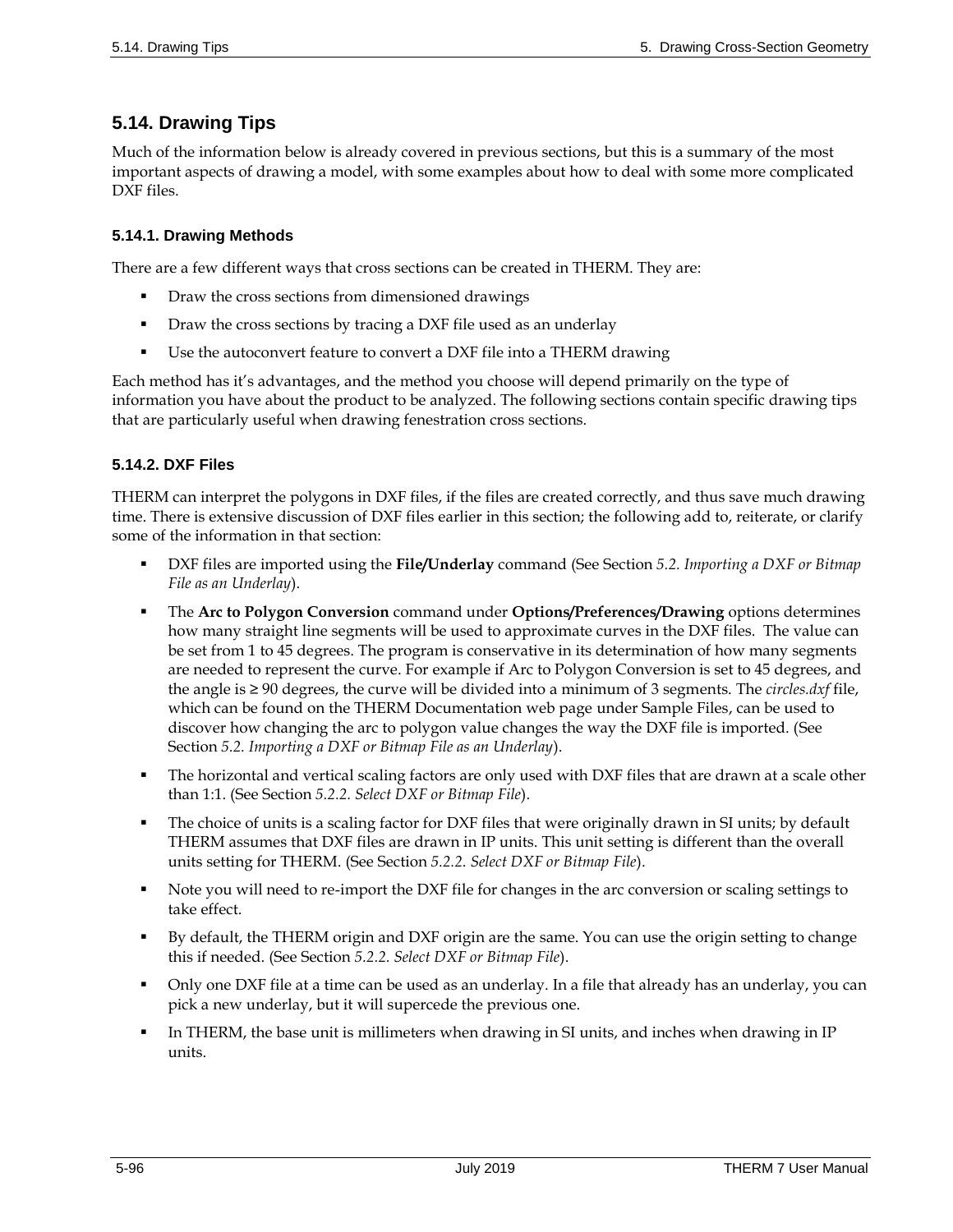## **5.14.3. Representing Curves with Line Segments**

THERM can draw straight lines at any angle but it currently must approximate curves with a series of straight line segments. The guidelines for geometric representation of curved surfaces are still being discussed by the ASHRAE committee charged with coming up with a standard for calculating heat transfer in windows (SPC 142P). Some parameters to consider in evaluating the accuracy of the geometric representation are path length, displacement, and area.

For NFRC simulations, the model must be within 5 mm (0.2 in) of the actual product. In most cases, using either 30 or 45 degrees per side for the **Arc to Polygon Conversion** parameter will create a drawing that is within 0.2 inches (5 mm) of the product and eliminate unnecessary complexity in the drawing. A drawing with many points very close together may result in problems when creating the boundary conditions or during the simulation when the mesh is being generated by THERM.

#### **Interpreting Arcs in DXF Files**

The **Arc to Polygon** conversion setting in the **Options/Preferences** menu option, **Drawing Options** tab controls how many line segments THERM will use to translate an arc in a DXF file. THERM treats every curve the same regardless of radius. The circles.dxf file, which contains many arcs, can be used to illustrate how using the Arc to Polygon conversion setting when autoconverting a DXF file can affect the resulting THERM polygons. If you decide to model curves in detail setting the Snap to Angle value to the value chosen to divide up the arc will make drawing easier. The *lowhoriz.dxf,* which can be found on the THERM Documentation web page under Sample Files, can also be used to learn how THERM interprets arcs when







#### **DXF Filter Settings**

The DXF Filter settings in the DXF Underlay also control how the dxf file is translated by THERM. This can be seen using the *circles.dxf* file.

 When the Arc to Polygon conversion setting is 45 degrees per side, the autoconverted polygon for circles.dxf looks like this. Setting this value to 30 or 45 is recommended because it results in sufficient detail for proper modeling and eliminates unnecessary complexity which may result in problems with boundary conditions or the mesh generation.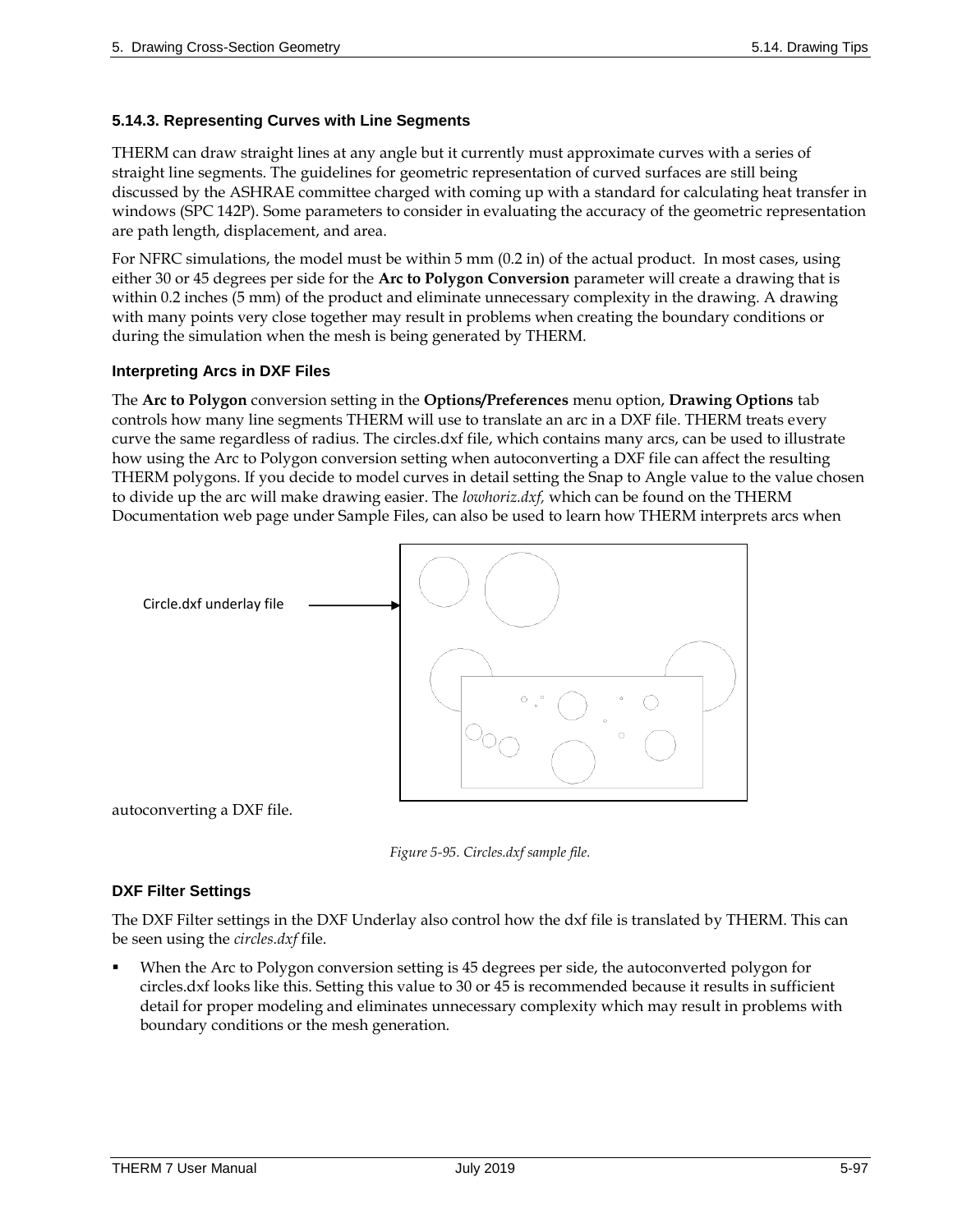When the Arc to Polygon conversion setting is 15 degrees per side, the autoconverted polygon for *circles.dxf* looks like this. There are many more line segments representing the arc. This level of detail is usually unnecessary and may lead to problems when generating boundary conditions or during simulation meshing.



*Figure 5-96. Arc to Polygon Conversion of underlay files*

#### **5.14.4. DXF Files -- AutoConvert**

- For Autoconvert to work the DXF file needs to be created with closed polylines and curves. A polyline is a shape created in a CAD program made up of joined line segments and curves. (See Section *5.2.2. Select DXF or Bitmap File*).
- Autoconvert may create overlapping polygons if polylines are defined multiple times in the CAD program and if the polylines in the CAD files overlap. Use the **View/Show Voids and Overlaps** (See Section *5.3.5. Voids and Overlaps*) to check if this has happened. A single overlapping region will show as an overlap but if yet another region exists it will look like there is no overlap. A further check can be made by deleting (or moving) one of the polygons. If there is nothing underneath it the polygon can be restored using the **Edit/Undo** feature.
- Extrusions are often drawn using polylines. The external profile is one polyline and each of the cavities is a separate polyline. (See Sections *[5.14.9. Breaking Up Extrusions into Polygons](#page-9-0)* and *[5.14.10.](#page-11-0)  [Drawing Extrusions from DXF Files --](#page-11-0) False Die Mold Method*)
- **IMPORTHLER INCO THE** *auto.dxf*, which can be found on the THERM Documentation web page under Sample Files, using the Autoconvert feature. Check for overlapping polygons. Delete any overlapping polygons. Use the Undo feature to restore any inadvertently deleted polygons.
- Import *auto.dxf*, which can be found on the THERM Documentation web page under Sample Files, with only polylines checked using the DXF filter. The rounded corners of the extrusion are chopped off, which greatly simplifies the model.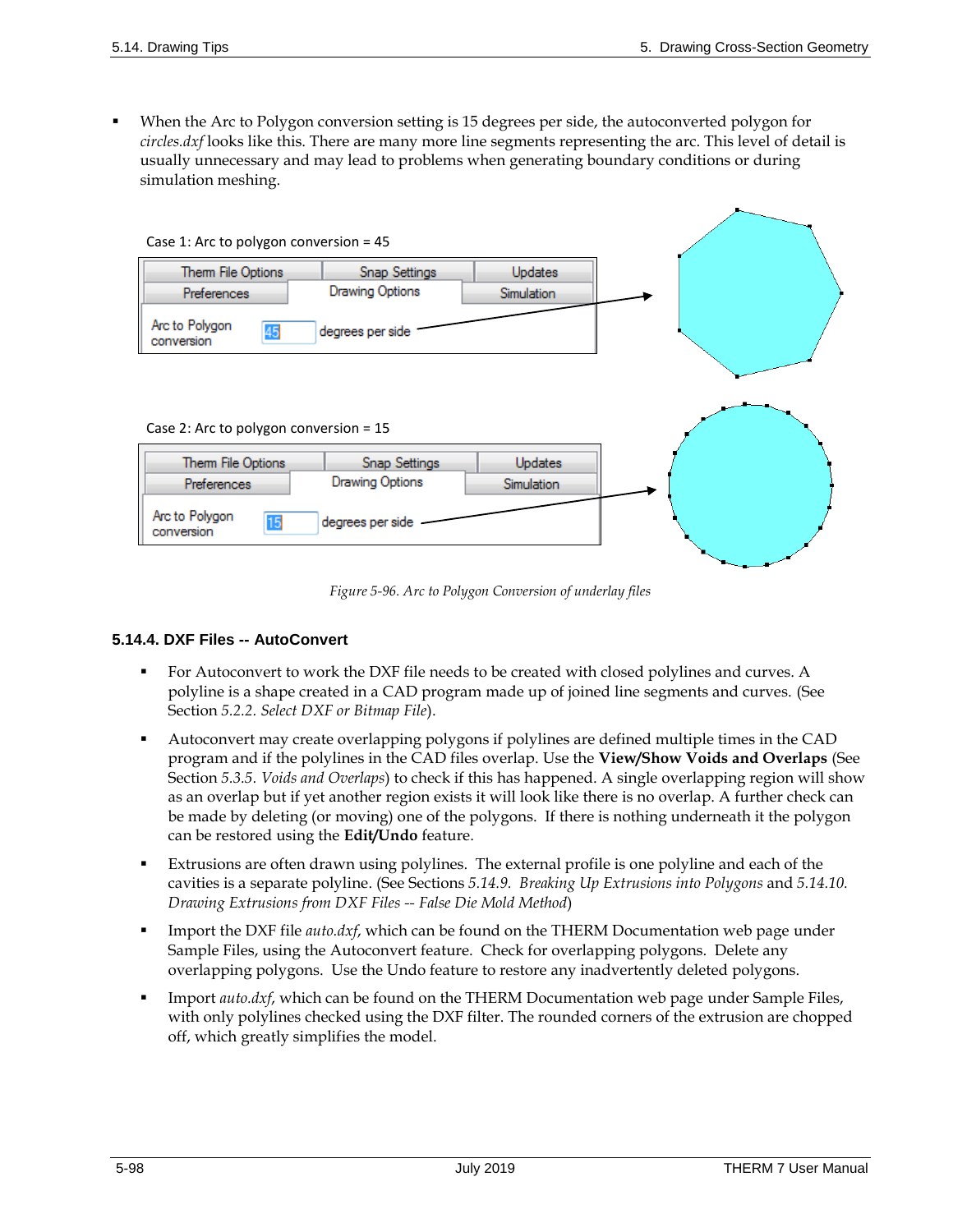

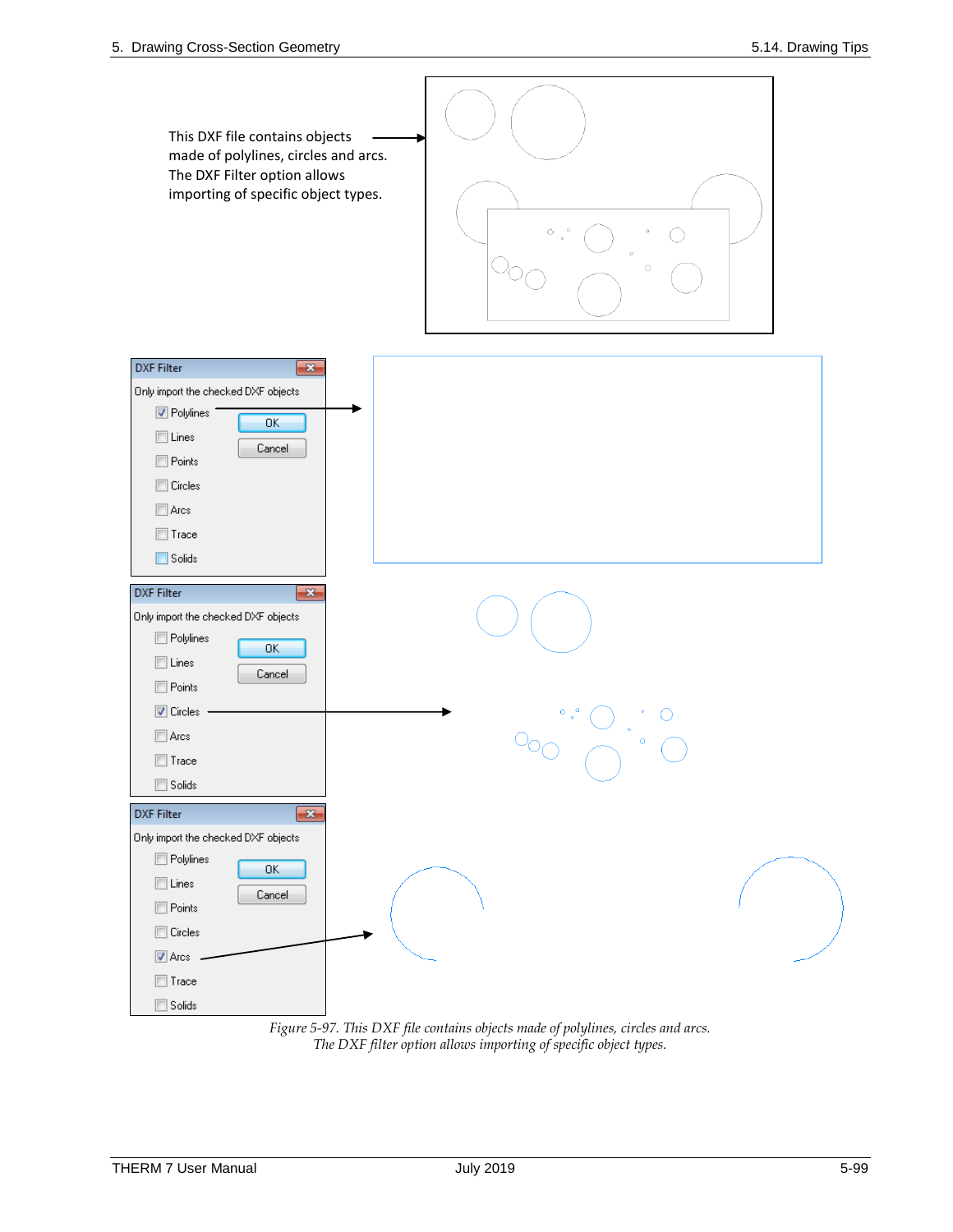#### **5.14.5. Sticky Distance and Snapping**

- Drawing in THERM is facilitated by the fact that the cursor will jump to a DXF file vertex, polygon vertex or polygon line, if the cursor is within the "sticky distance" from those objects.
- The "sticky distance" is equal to one half of one side of the drawing cross-hair. This is equal to 3mm if the drawing is viewed at 100%. (See Section *5.3.1. Sticky Distance*).
- When zooming in on the drawing, the sticky distance is still equal to one half of one side of the drawing cross hair, but the drawing has become more detailed. If there are 2 points next to each other that are both within the sticky distance of the cursor at 100%, so it is not possible to control which point the cursor sticks to, zoom in to that area of the drawing and the the cursor will stick to the desired point.
- While drawing, if an error message appears saying that a point can not be placed on top of another or that overlapping polygons cannot be created, the sticky distance may be causing the cursor to stick to points that are not desired, such as a point that is within the sticky distance of the previously drawn point. In this case, zoom in to the drawing and it is usually possible to get to the desired points.
- There are several snap features that can help with drawing. **Snap to Vertical and Horizontal** and **Snap to Underlay** are the defaults. **Snap to Angle** is helpful for drawing detailed curves. **Smart Snap** extends the edges of existing polygons and helps to line up polygons that aren't adjacent. The **Snap** features can be easily turned on and off through the toolbar. (See Section 5.3.3. Snap Settings).

## **5.14.6. Drawing Tips**

- **Moving points and lines:** Press the **Modify Points** button on the toolbar to be able to modify points. A double headed arrow is the cursor for moving points. (See Section *5.6.4. Moving a Point*). A four headed arrow is the cursor for moving lines. (See Section *5.6.5. Moving a Line*). Holding down the shift key will constrain the movement to the horizontal and vertical directions. Sometimes line move has trouble sticking to adjacent polygons and it is possible to draw overlapping polygon errors when moving.
- **Space Bar to snap:** Use the space bar to snap to a point (and also to DXF file vertices) without changing the model. This is useful for determining the start of a line when measuring, and to move or measure relative to a certain point.
- **Copying and Pasting:** When using the **Edit/Copy** and **Edit/Paste** features within the same drawing, it is possible to create overlapping polygons. Make sure when pasting a polygon that the **Locator** (Shift F2) is moved before the paste is performed, or that the pasted polygon is moved after pasting if it is located directly over the copied polygon.
- **Scooting:** While drawing, **Zoom Out** (Shift right click) to see a point that is off the drawing area, move the cursor to that point, then **Zoom In** (right click) to actually draw the point. This is the best way to move the cursor large distances while drawing.
- **Scroll Bars:** The Scroll Bars can be accessed while drawing a polygon (a much better method than pushing the drawing cursor against the edge of the drawing window, which can result in display problems.)
- **Switching Units:** The **° F/ °C** toolbar button switches between IP/SI units.
- **Display clean-up:** Sometimes when deleting points from a polygon there is residue left on the screen. Press Escape to force the screen to redraw and the extraneous images will go away.

Scrolling up and down makes the labels of the isotherms get bunched together. Escape will redraw them with the labels positioned correctly.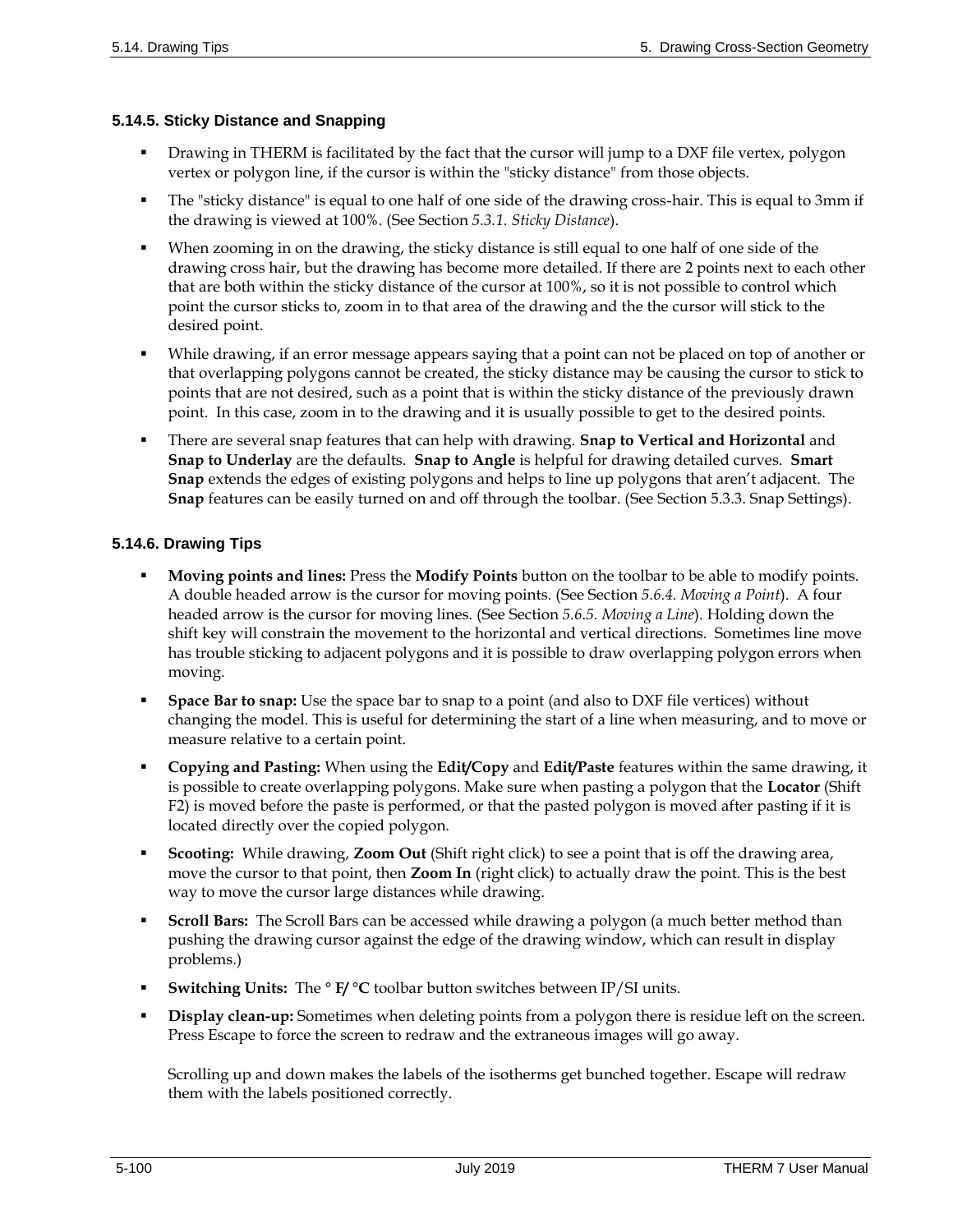- **Editing Points on Multiple Adjacent Polygons:** Move, add or delete the same point on all adjacent polygons (by selecting all the affected polygons) at the same time -- moving them separately may cause voids and overlaps.
- **Windows<sup>™</sup> Operating System:** Make sure the Windows95TM option is unchecked if you are using any operating system later than WindowsTM 95, which hopefully you are ! (**Options/Preferences**).
- **Select Material/BC toolbar button:** The **Select Material/BC** toolbar button can be used to set t – the **Material Library** or **Boundary Condition Library** choice. To use this feature, click on the Select **Material/BC** toolbar button, move the cursor to the material or boundary condition to be selected, and click the left mouse button. This sets the material or boundary condition to the value of the object selected. The cursor will change to the **Fill** cursor. Move it to the object (polygon, void or boundary segment) to be set to the selected material or boundary condition, and click the left mouse button.



*Figure 5-98. Steps for using the Select Material/BC toolbar button.*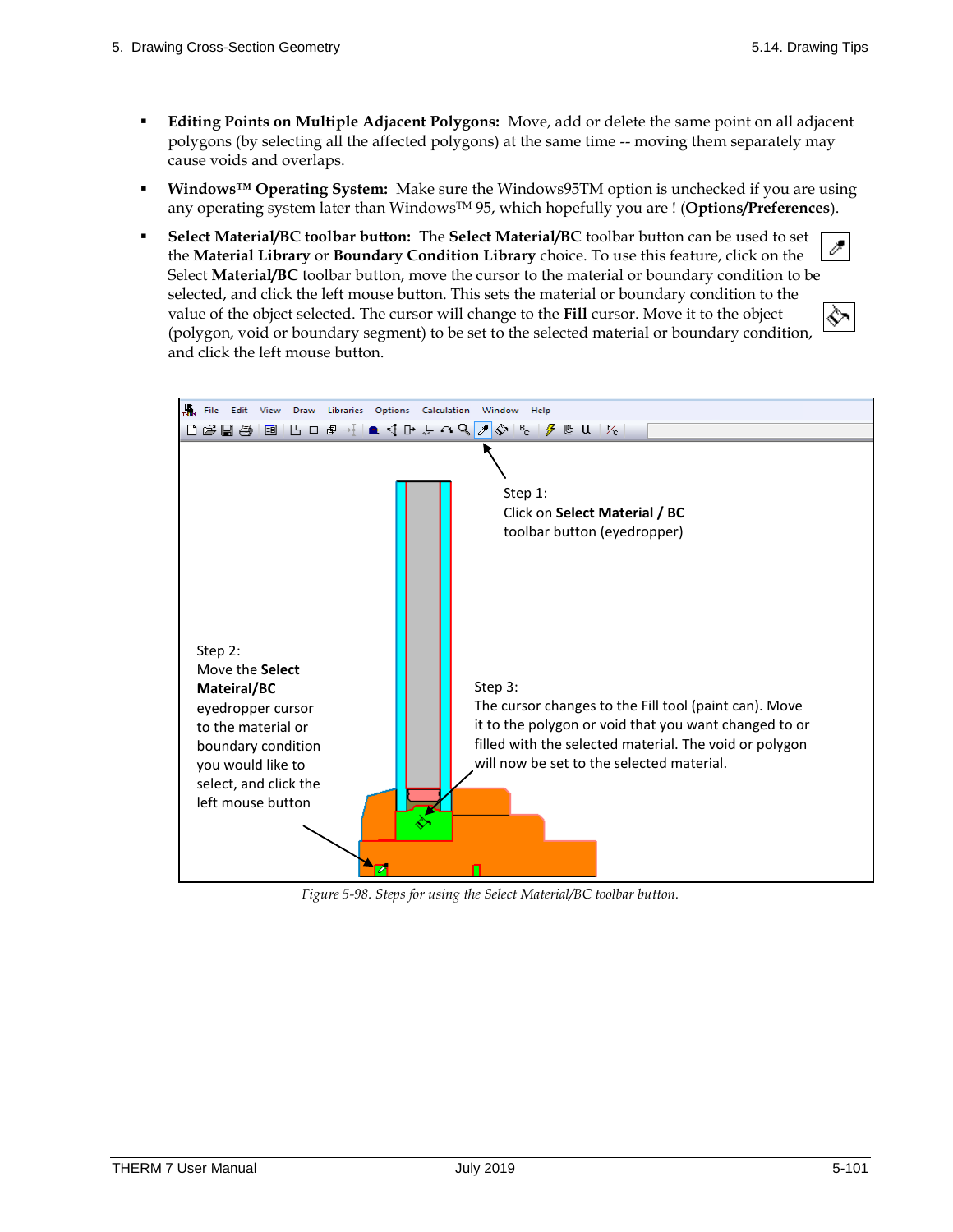«

 **Fill toolbar button:** The **Fill** toolbar button can be used to either fill a void with a selected material, or change a polygon from one material to another. To use this feature, click on the **Fill** toolbar button, select the desired choice from the Material list, and move the **Fill** cursor to the void or polygon to be set to the selected material. Click the left mouse button, and the void or polygon will be set to the selected material.



*Figure 5-99. Steps for using the Fill toolbar button*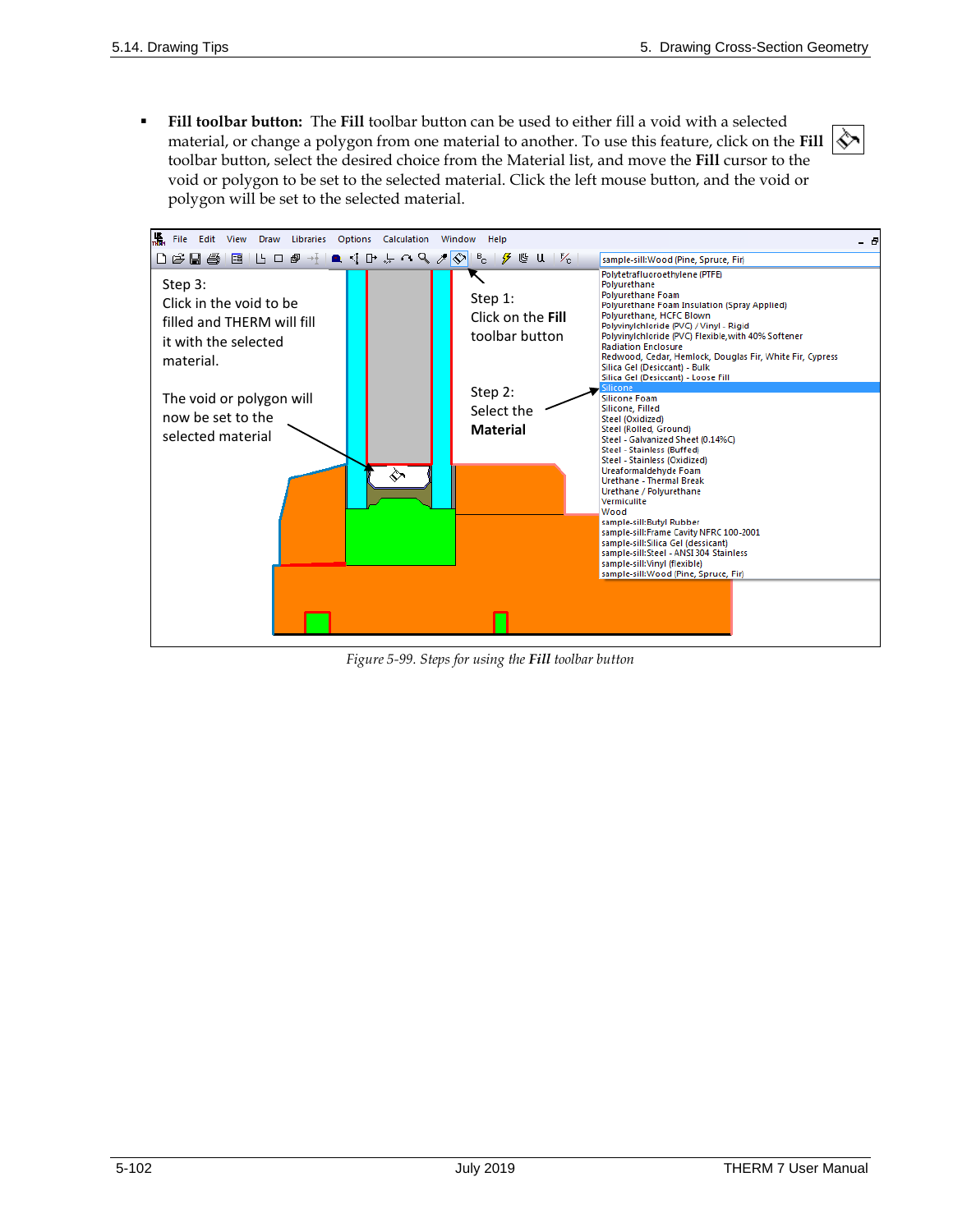#### **5.14.7. Drawing with the Keyboard**

Typing a number will bring up the **Step Size** box, and set the **Step Size**. Then the arrow keys will move the distance set in the **Step Size. Rectangles** and polygons can be drawn entering dimension values into the step size box and moving the arrow keys in the appropriate direction. See Section *5.5. Drawing Using the Keyboard*, for more information about drawing with the keyboard.



*Figure 5-100. A sample spacer to use for drawing with the keyboard from a dimensioned drawing.*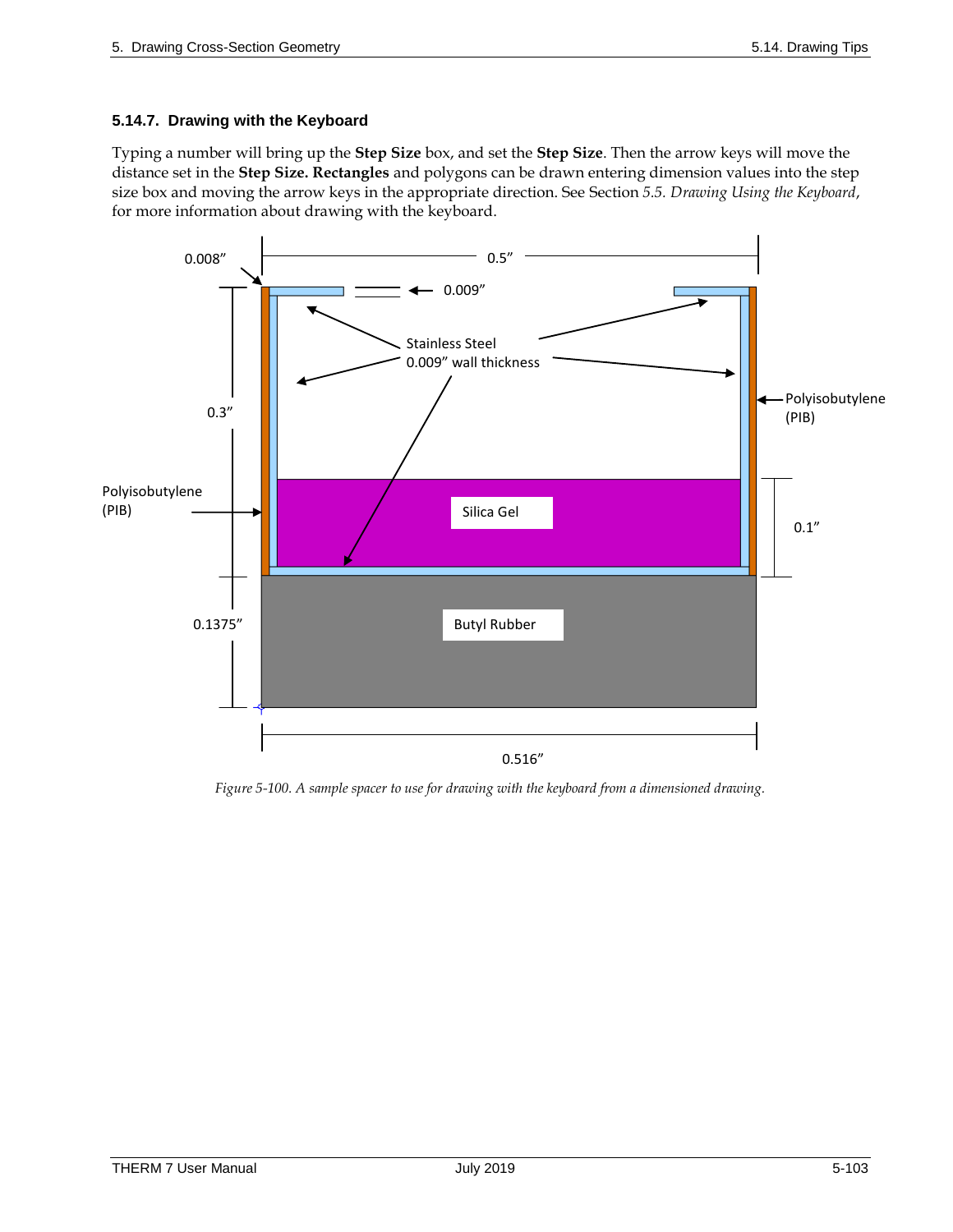# **5.14.8. Donuts**

- A region that connects back onto itself, such as a "donut", must be broken into multiple polygons in THERM
- When breaking up the "donut" regions, try not to create angles that are extremely acute. (There are many examples of extremely acute angles in Bad4.thm, which can be found on the THERM Documentation web page).





*Figure 5-101. Breaking up "donut" regions in a cross section.*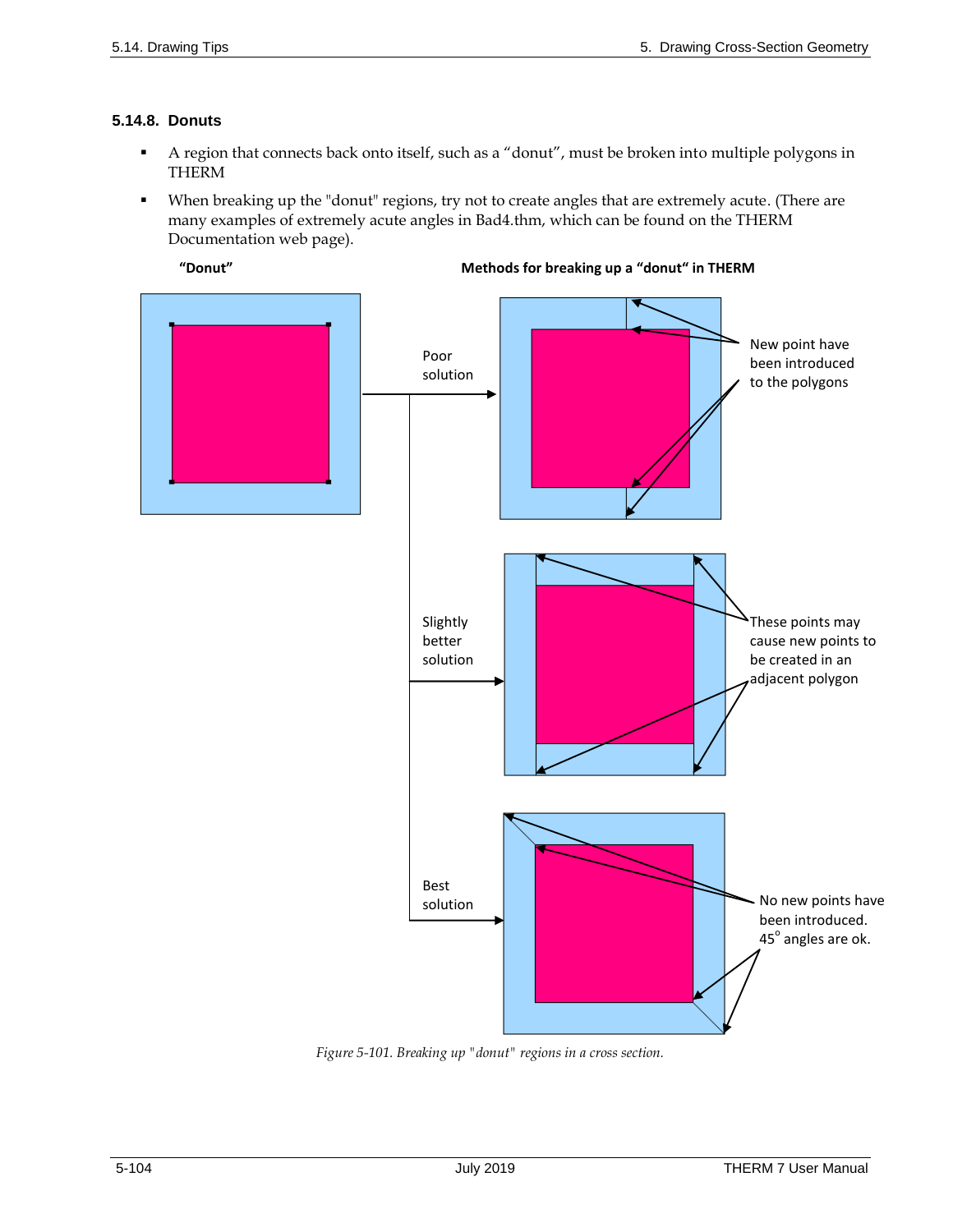#### <span id="page-9-0"></span>**5.14.9. Breaking Up Extrusions into Polygons**

- THERM currently does not allow polygons that come back on themselves such as "donuts".
- When working with a CAD drawing it is usually necessary to break extrusions into polygons that THERM can handle.
- THERM can handle very complicated polygons. The method for breaking up the extrusion is a matter of personal working style, although for generating boundary conditions and the mesh during simulation, it is usually better to have more simple polygons that just a few very complicated one:
	- **Make many simple rectangles and polygons OR**
	- Make fewer, more complicated polygons
- Basic rules in breaking up extrusions
	- Try not to create new points-- use points (vertices) that are already there
	- Try not to create extremely acute angles (less than  $5^{\circ}$ )
	- If an extrusion cannot be broken up without creating an extremely acute angle, then introduce a point.
- Its easy to get lost while making very complicated polygons, which is one reason to make smaller, more simple polygons.
- The *cen1.dxf*, *cen2.dxf*, *autofill.dxf* and *autofill2.dxf* underlays, which can be found on the THERM Documentation web page under Sample Files, can be used to practice breaking up extrusions.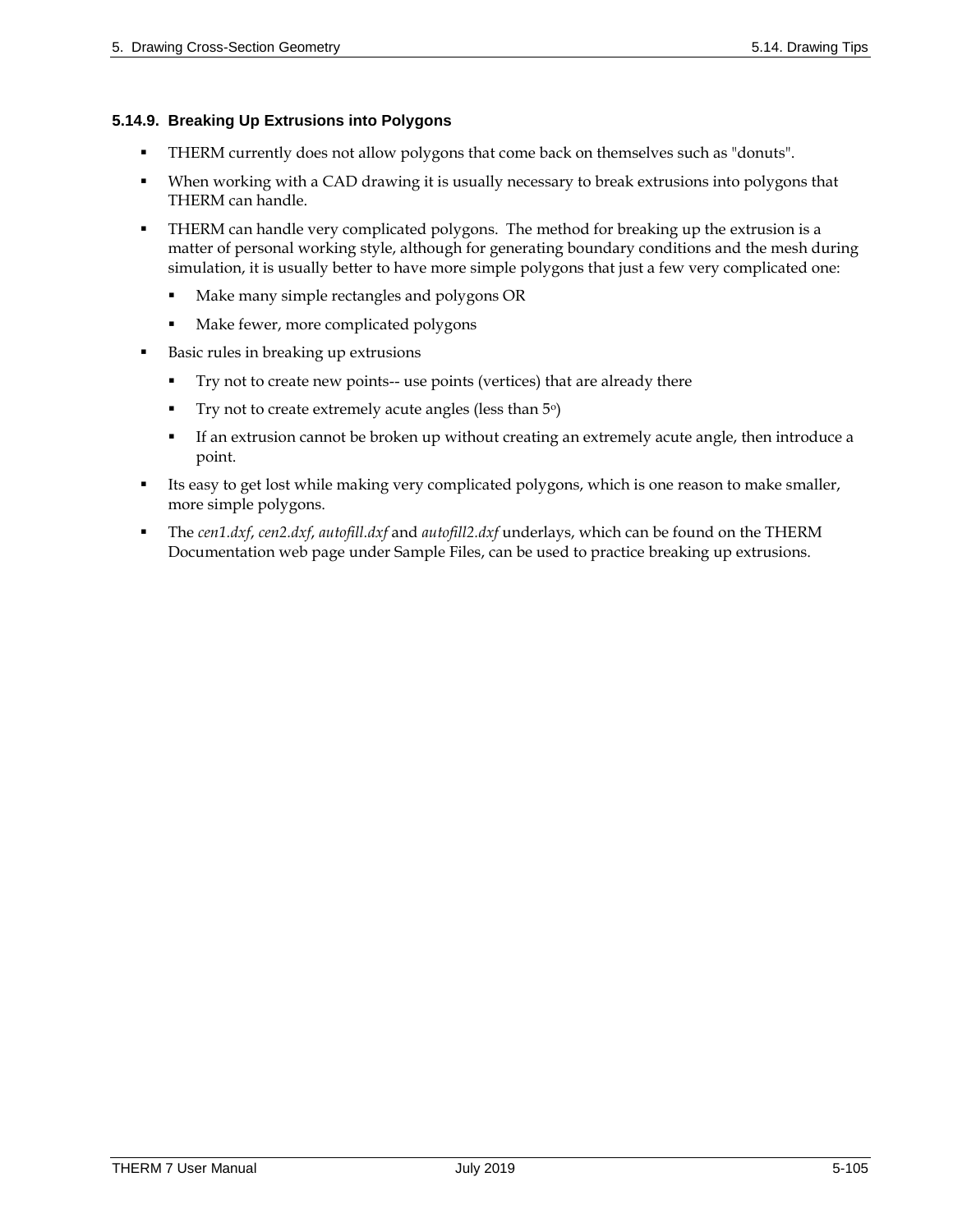The *Cen2.dxf* file, which can be found on the THERM Documentation web page under Sample Files, contains donuts which must be broken up when drawing the extrusion.



*Figure 5-102. Breaking up "donut" regions in an extrusion cross section.*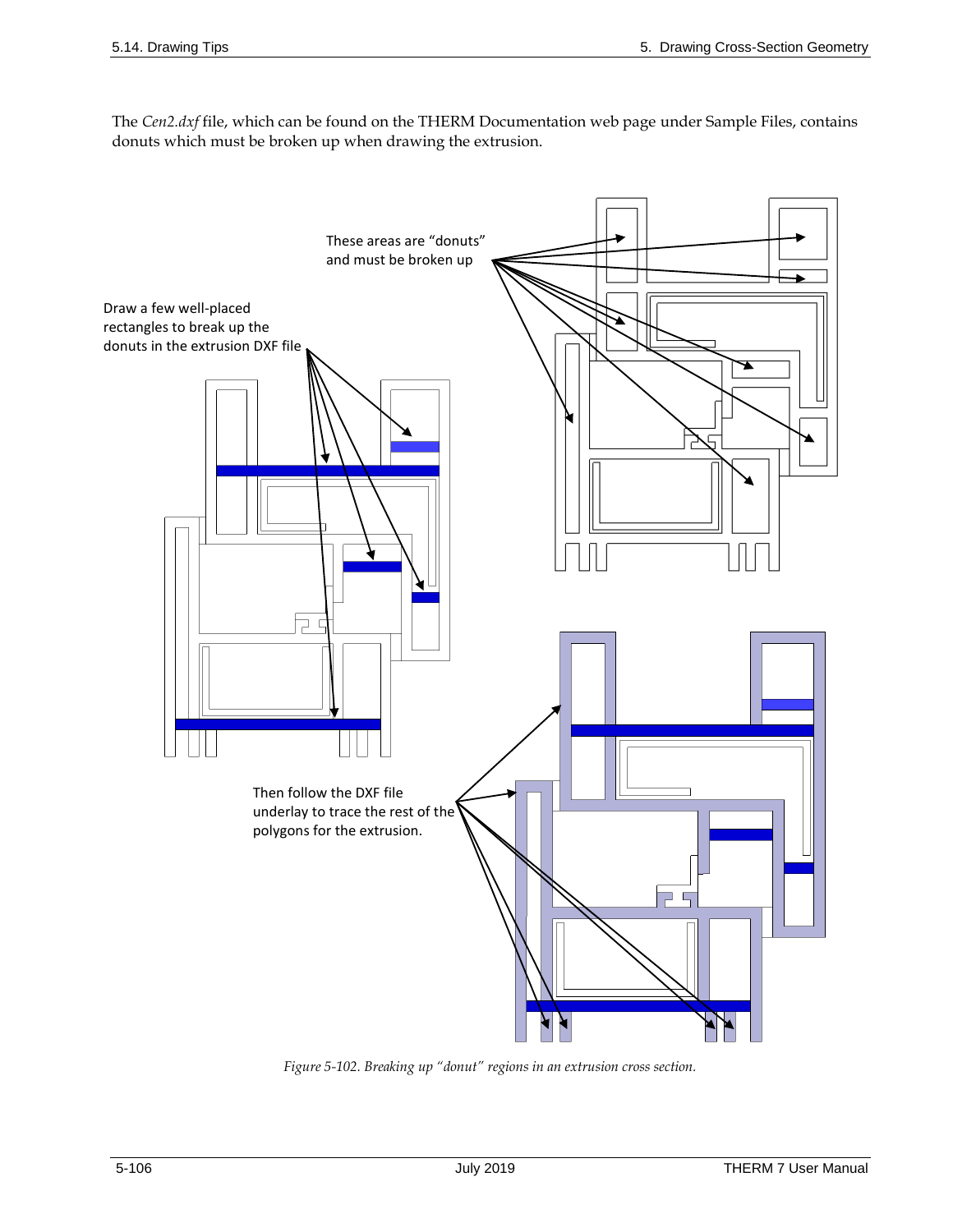#### <span id="page-11-0"></span>**5.14.10. Drawing Extrusions from DXF Files -- False Die Mold Method**

- Many DXF files of extrusions are drawn as polylines, with the external profile as one polyline and each of the air cavities is a separate polyline -- *auto.dxf*, which can be found on the THERM Documentation web page under Sample Files, is an example of this.
- Keeping the external profile polygon in place overlapping the cavity polygons, create a series of polygons that enclose the external profile (remember that you can't draw donuts).
- Use **Fill Void** to fill in the areas between the enclosing polygons and the external extrusion profile.



*Figure 10-11. There are several overlapping polygons, some representing the outline of the entire extrusion, and some representing the cavities. There are no polygons that represent the actual extruded elements of the frame.*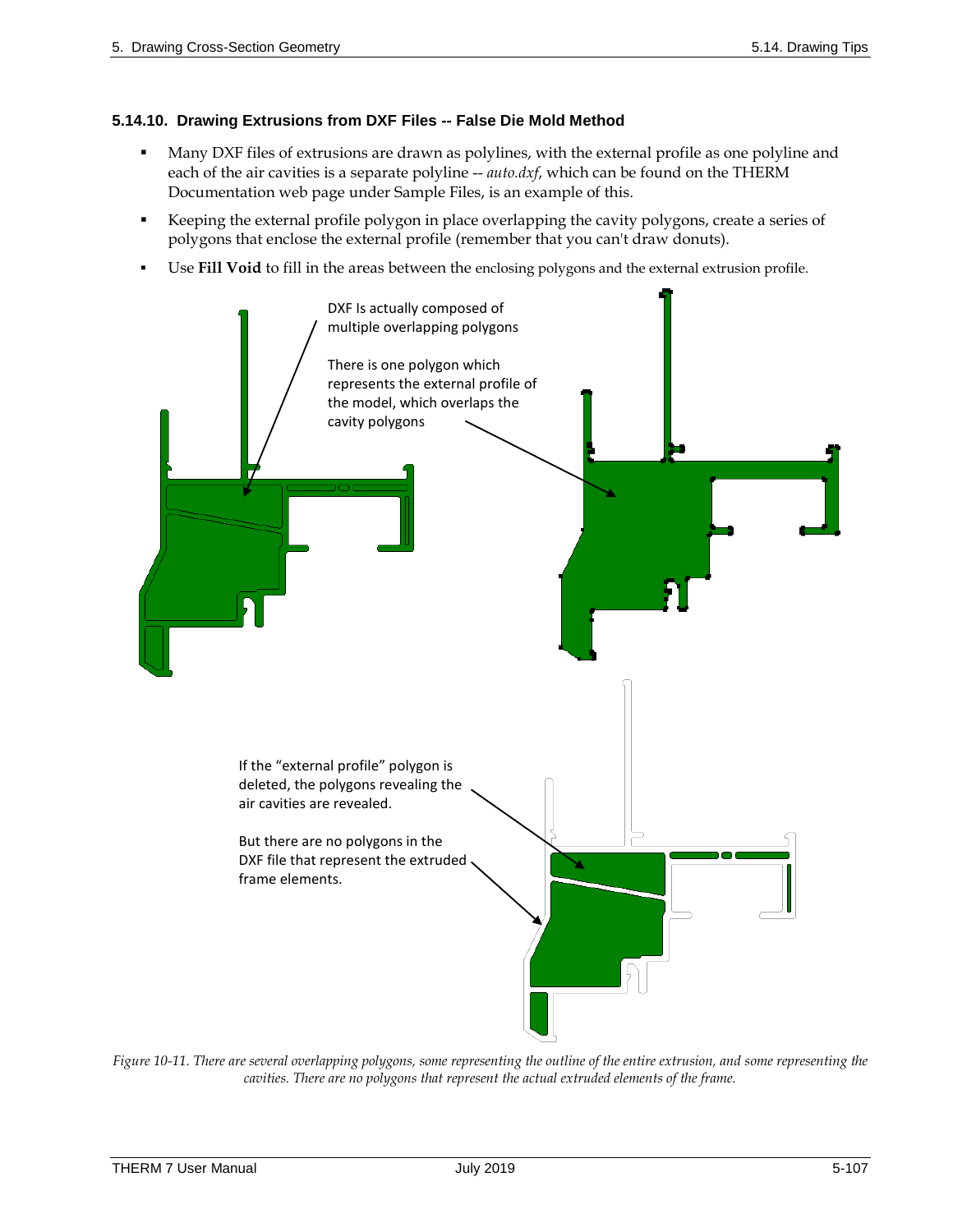Draw two enclosing rectangles around the entire model – two are required because "donuts" are not alowed

Delete the external extrusion profile polygon, and the cavity polygons (which were underneath) will appears



Use the Fill tool to fill in the areas between the enclosing rectangle and the external profile polygon



Break up the extrusion with a few well placed polygons (because the program does not allow "donuts").



*Figure 10-11. By surrounding the external profile polygon with other polygons, it is possible to create the extrusion components of the frame fairly easily.*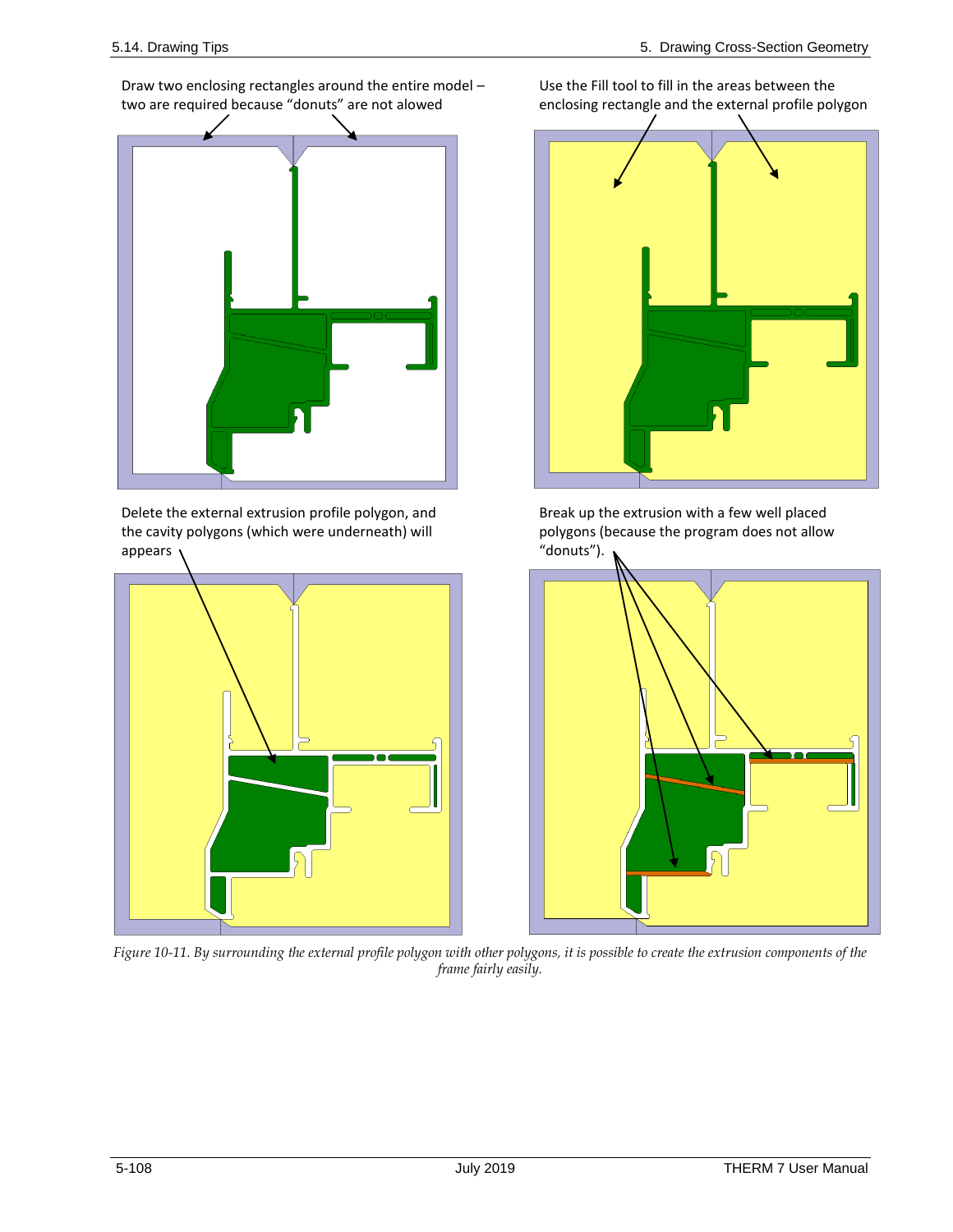

*Figure 10-12. Use the fill tool to create the extrusion elements of the frame, delete the surrounding "die mold" polygons, delete any overlapping cavity polygons, and change the material for the cavities to the appropriate Frame Cavity material.*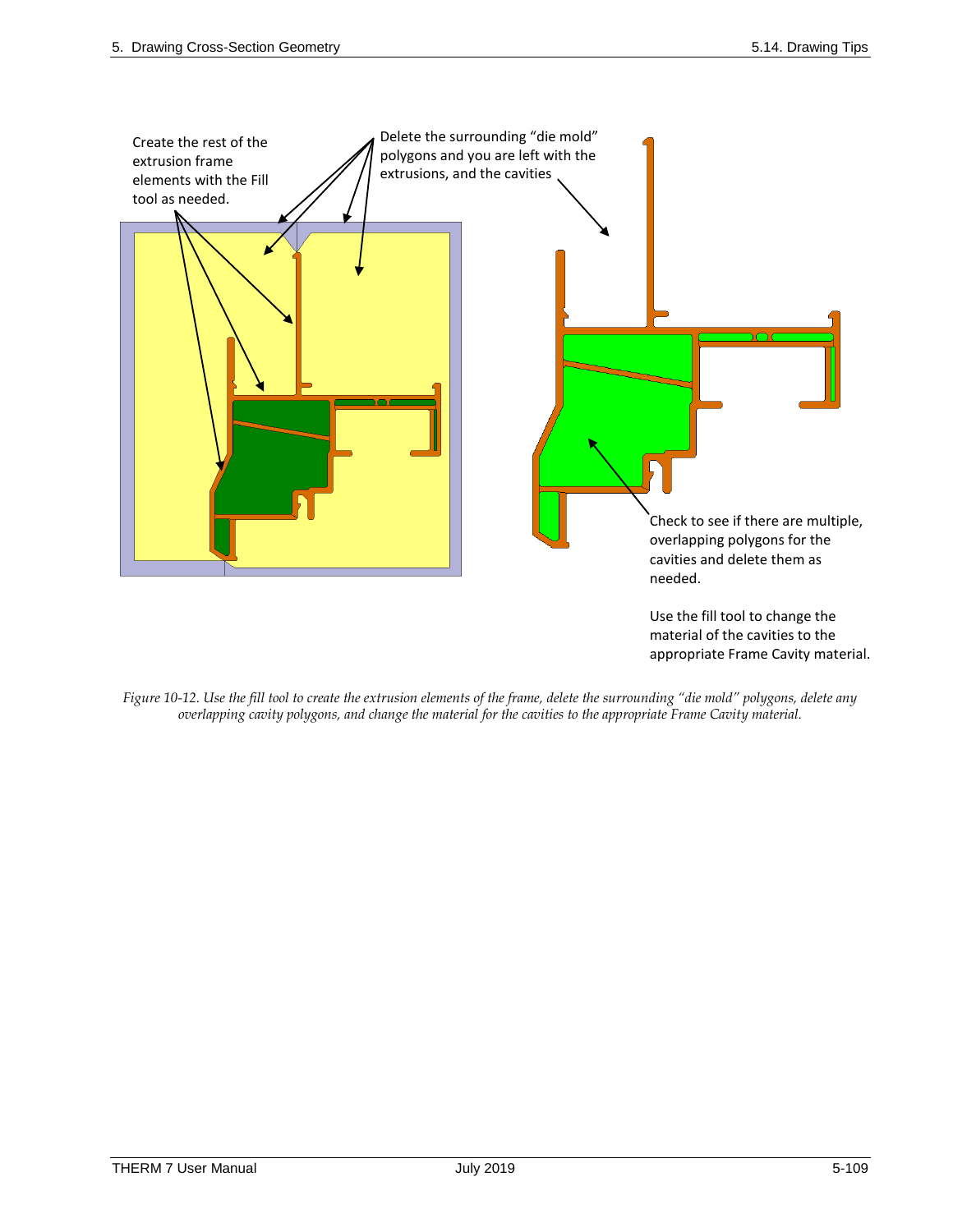# **5.14.11. Cuttins, Relocating, Flipping and Rotating Discussion**

There are several ways to select polygons in THERM.

- **Edit/Special Select**
- The Drag Box
- Mouse clicks, shift clicks, tabs

There are two ways to move polygon

- The Draw/Move Polygon command
- Using the Draw Locator this is recommended for precise moves

THERM has Flip and Rotate features but they rotate and flip everything in the drawing so to flip or rotate individual polygons you need to:

- **Cut** and **Paste** the polygons that need to be manipulated to a temporary file
- **Perform the operation (Flip or Rotate) in the new file on the individual elements**
- Paste them back into the original drawing, using the **Locator** functionality

The Cut and Paste feature in THERM eliminates unnecessary redrawing of parts that are exactly duplicated in multiple cross sections. You can make libraries of spacers and other components in THERM files to be used in many cross sections.

The files *spacerhalf.thm* and *cut&paste.thm*, which can be found on the THERM Documentation web page under Sample Files, can be used to practices these features.